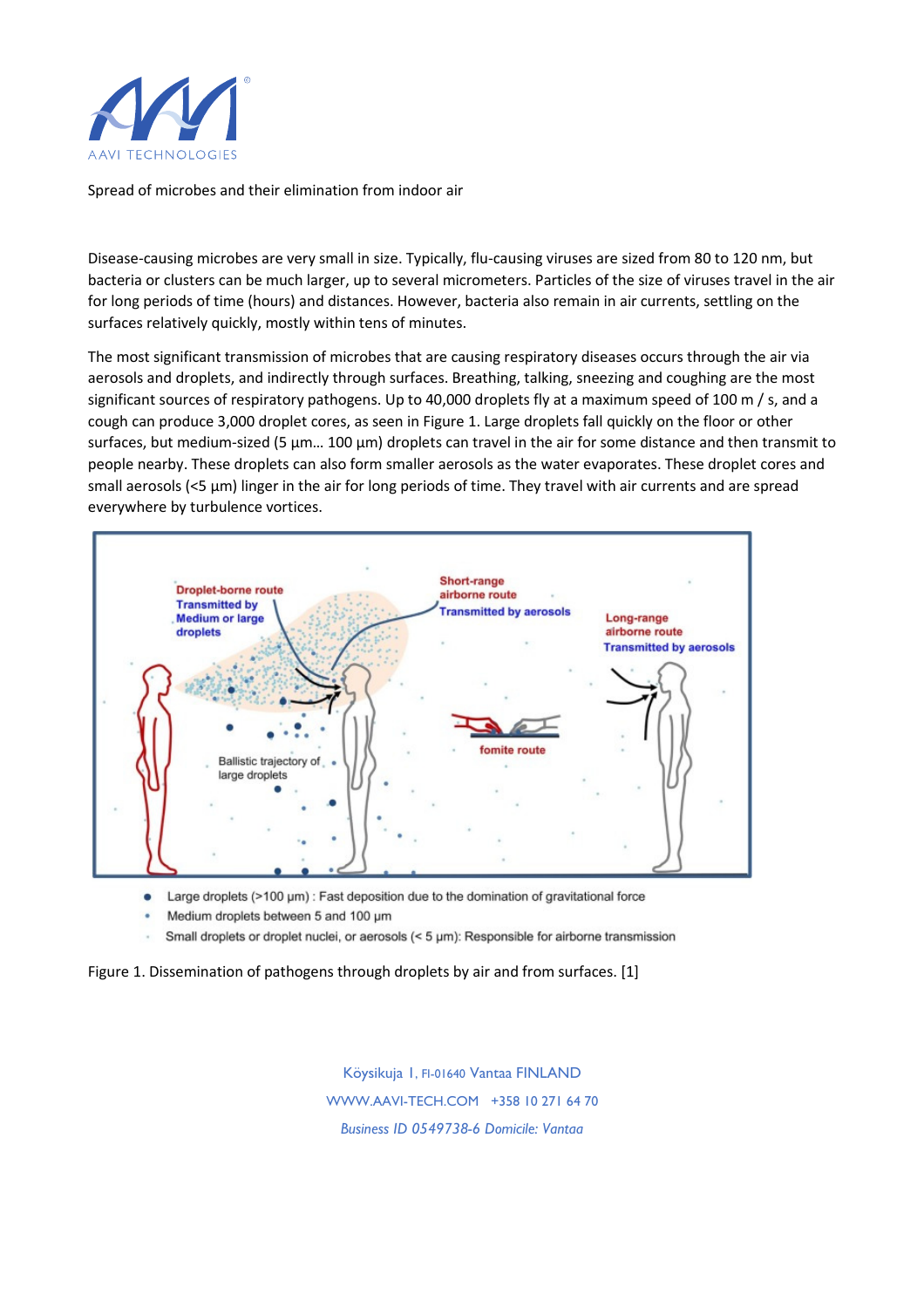

Ventilation causes indoor air flows, and the air speed near the supply air and exhaust air valves can be high but less than 0.25 m/s in the living areas to avoid the feeling of draft. Flows in the door openings are caused by temperature differences between the rooms, and by opening and closing of the doors. Human activity also causes currents, respiration, and movement-induced flows. There is also an upward air flow caused by heat around the human body. Its speed can be up to 0.25 m / s in the upper body. The flow caused by body heat forms a protective layer around the person, but on the other hand lifts dirt from the vicinity of the floor into the breathing air. In addition, there may be devices in the room that cause airflows due to fans or heat.



Figure 2. Factors causing indoor air flows [1]

There are many ways to prevent the spread of pathogens: prevention of pathogens at the point of origin, ventilation, air purification, surface cleaning and disinfection, protection of access openings, and protection of susceptible people. None of these protective measures provides complete protection, so it is advisable to use a combination of them.

The number of pathogens is reduced by a respirator used by the affected person, but it does not prevent infection. Ordinary respirators do not filter viruses but prevent larger droplets from propagating. They also reduce the spread of breath caused by the air jet. N95 class protectors also filter out small particles but their filtering ability is not perfect either.

Ventilation can be used to remove pathogens that remain in the air. Care must be taken to filter and disinfect the exhaust air so no further pathogens are spread with the exhaust air. Ventilation must also be regulated so that there is always a vacuum in the room, so air does not spread from the vents and gaps in the structures.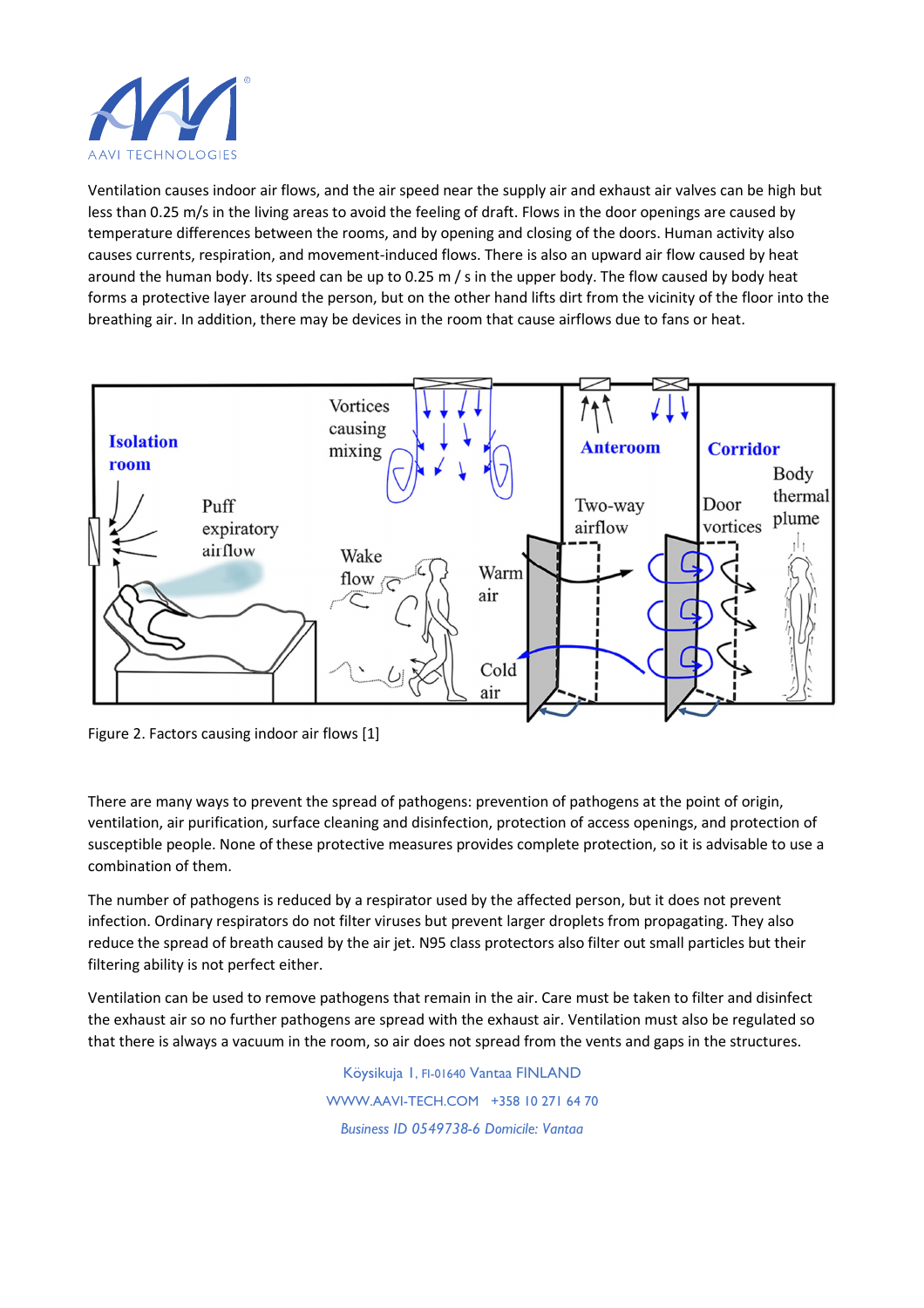

Ventilation-induced eddies, on the other hand, spread pathogens in the air inside the room. This can be solved using laminar ventilation, but it is expensive to implement and is only used in clean rooms such as operating theaters.

Airborne pathogens can be effectively reduced with an air purifier that filters and disinfects the room air. Such an air purifier can also be easily added retrospectively to a room not intended for special use, as in Figure 3. When the air entering the air cleaner is taken from the patient's environment and the cleaned air is then led to the working area, the likelihood of an infection is significantly reduced. The number of pathogens entering the corridor when opening the door also decreases. It is especially important in a room with no hallways, such as the room pictured below. The air volume of such a room is ca. 80 m3. With Aavi Leaf air purifier, the room air can be cleaned twice an hour, which maintains the pathogen concentration in the air very low. When the patient leaves the room, the air is quickly and completely purified.



Figure 3. Hospital room with an air purifier added.